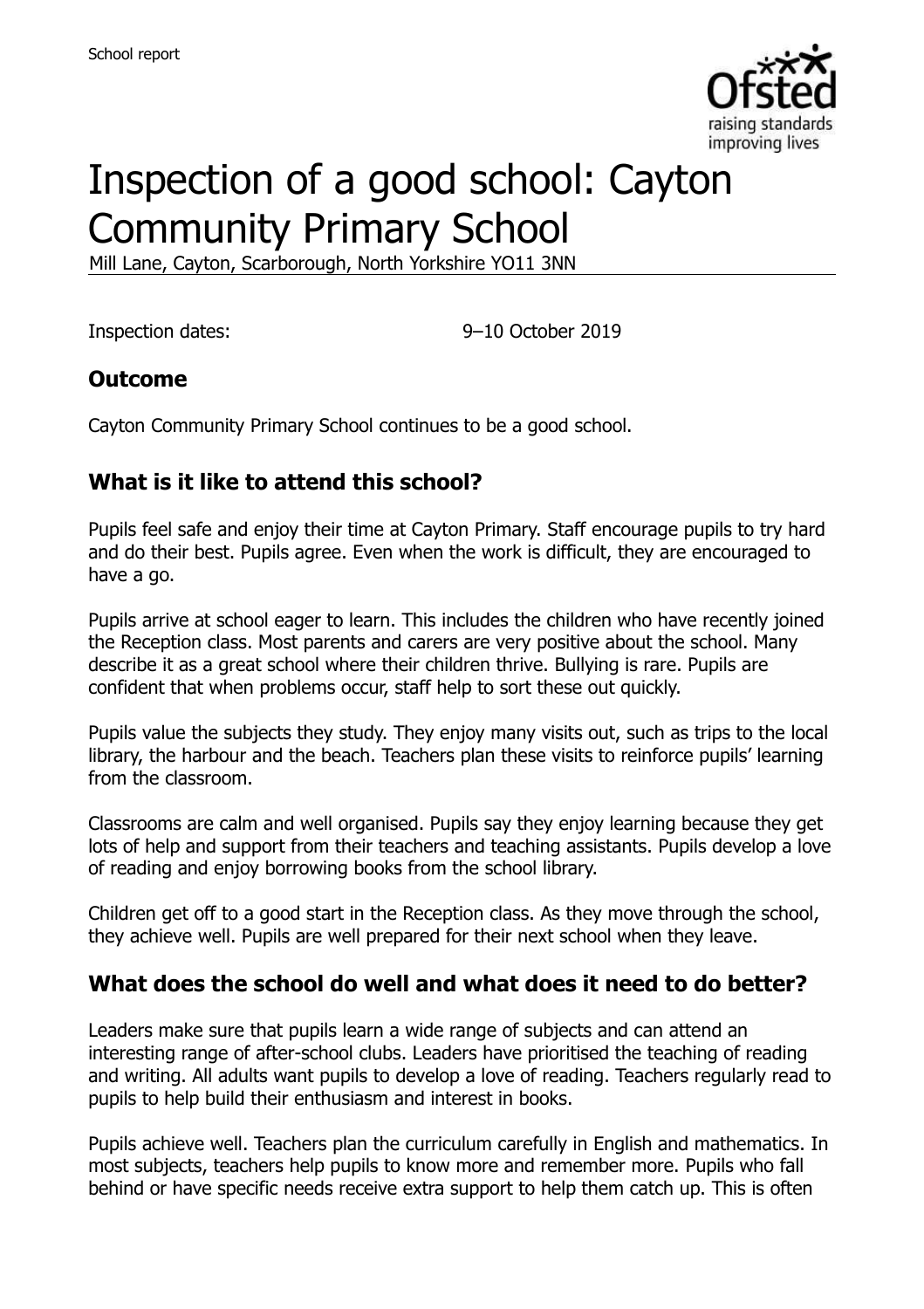

through working on pupils' difficulties with language and communication.

Leaders have designed a curriculum that captures pupils' imagination. Pupils enjoy topics such as 'Dirty Dealings and Smugglers' Secrets' and 'Incredible Me'. Visits out of school are used to enhance classroom learning. For example, as part of a local history topic, pupils visited Scarborough Castle. Pupils could name different types of castles and their features, such as the portcullis.

In most subjects, leaders think carefully about what they want pupils to learn and they teach this content effectively. This helps pupils to learn more and remember more. However, in a small number of subjects, the curriculum is not as well planned. Some subject leaders have not thought carefully enough about what they should teach and the order in which it should be taught. For example, in history, plans do not clearly build on what pupils have learned in previous years. Leaders are aware of this and are well on their way to improving this.

From their time in the Reception class, children are encouraged to love books. Parents share books with pupils during the 'Bun and Book' sessions. Pupils are taught phonics well and can sound out unknown words. Pupils enjoy reading and picking up books. They particularly like the school library and borrowing books to read in school and at home. Pupils understand the school reading scheme. Occasionally, the books that pupils read, including in the Reception class, are not well matched to the sounds and letters they know.

Pupils behave well in lessons and around school. Learning is rarely disturbed by misbehaviour. All staff have high expectations and pupils respond well. Pupils say that bullying is rare and if there are problems, these are sorted out quickly.

The early years team ensures that children get off to a flying start. Staff have positive relationships with children and parents. Children settle quickly. Teachers focus on early mathematics so that children gain confidence when working with numbers. Effective phonics teaching ensures children make good gains in learning to read from a young age.

## **Safeguarding**

The arrangements for safeguarding are effective.

There is a strong culture of safeguarding. Staff know pupils well and take each pupil's welfare seriously. Staff are well trained. They take timely action if they have any concerns over pupils' welfare. Staff work well with external agencies to keep pupils' safe.

Pupils have a good understanding of how to stay safe in different situations. They are kept up to date with issues to keep them safe. For example, Year 5 and 6 pupils explained the importance of staying safe when working online.

## **What does the school need to do to improve?**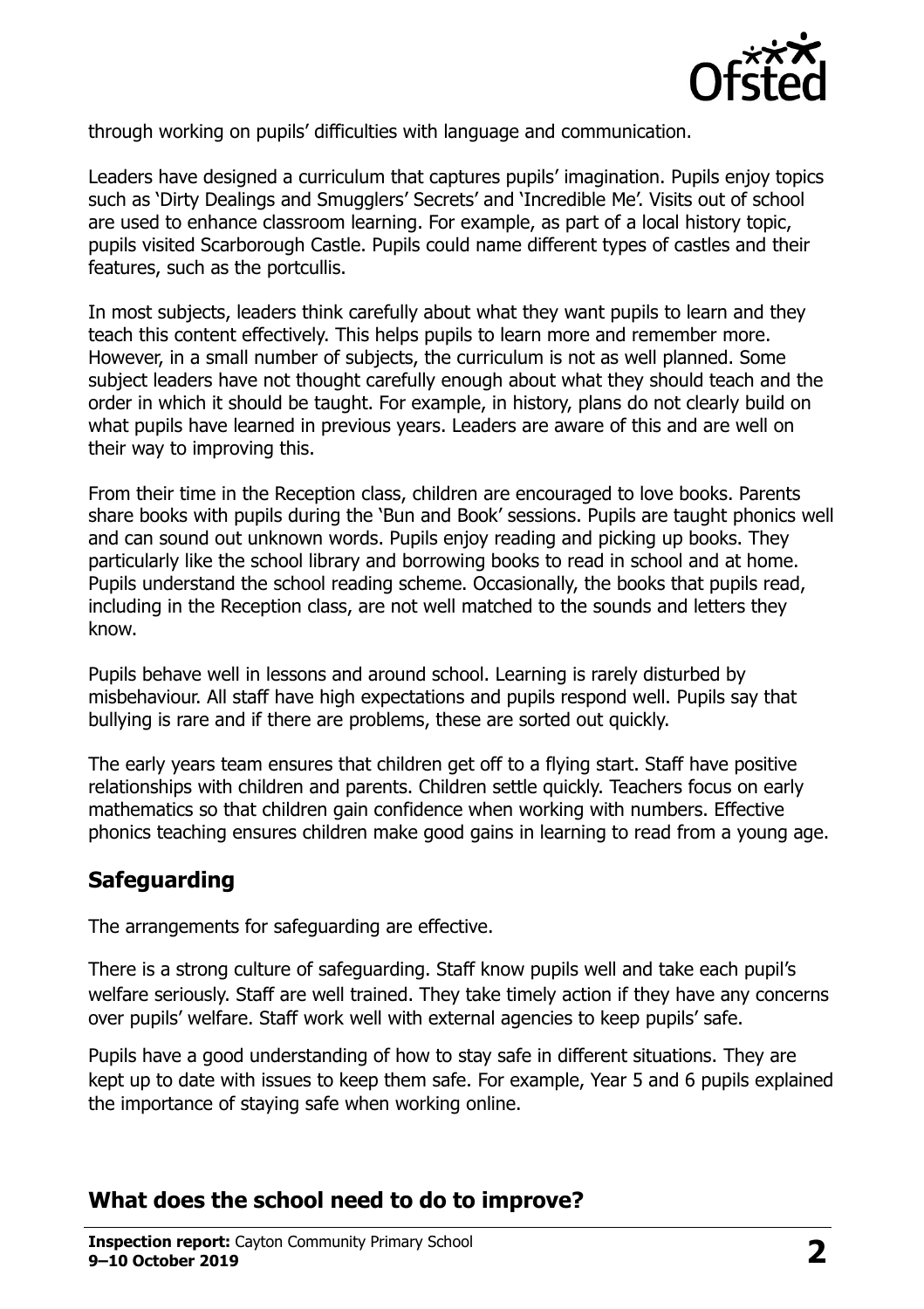

# **(Information for the school and appropriate authority)**

- Leaders have prioritised reading across the school. In a small number of cases, the books that pupils read are too challenging. This can make successful reading difficult for some pupils. Leaders need to ensure that the words in reading books match the sounds that pupils already know more closely and that the books older pupils read are more carefully matched to their reading skills.
- The curriculum is generally appropriately planned and sequenced. However, a minority of subject leaders do not systematically support staff to develop their planning and sequencing skills. This means that in some subjects, the planned activities do not build on pupils' existing knowledge and some activities do not always take learning forward. Senior leaders need to ensure that subject leaders have the skills and knowledge they need to influence the quality of education in their subject area.

# **Background**

When we have judged a school to be good we will then normally go into the school about once every four years to confirm that the school remains good. This is called a section 8 inspection of a good school or non-exempt outstanding school. We do not give graded judgements on a section 8 inspection. However, if we find some evidence that the school could now be better than good or that standards may be declining, then the next inspection will be a section 5 inspection. Usually this is within one to two years of the date of the section 8 inspection. If we have serious concerns about safeguarding, behaviour or the quality of education, we will convert the section 8 inspection to a section 5 inspection immediately.

This is the first section 8 inspection since we judged the school to be good in September 2015.

## **How can I feed back my views?**

You can use [Ofsted Parent View](https://parentview.ofsted.gov.uk/) to give Ofsted your opinion on your child's school, or to find out what other parents and carers think. We use Ofsted Parent View information when deciding which schools to inspect, when to inspect them and as part of their inspection.

The Department for Education has further quidance on how to complain about a school.

If you are not happy with the inspection or the report, you can [complain to Ofsted.](https://www.gov.uk/complain-ofsted-report)

# **Further information**

You can search for [published performance information](http://www.compare-school-performance.service.gov.uk/) about the school.

In the report, '[disadvantaged pupils](http://www.gov.uk/guidance/pupil-premium-information-for-schools-and-alternative-provision-settings)' refers to those pupils who attract government pupil premium funding: pupils claiming free school meals at any point in the last six years and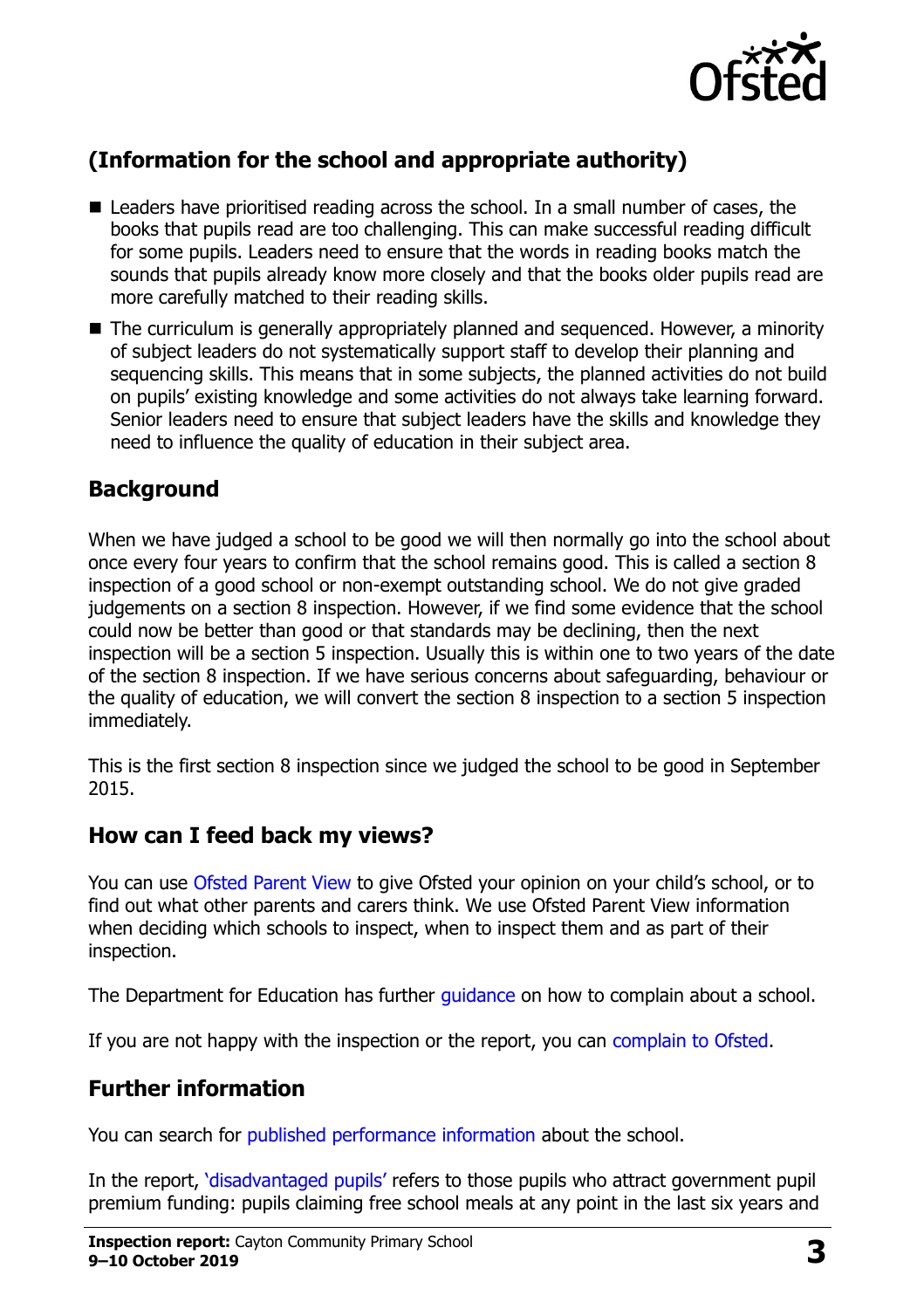

pupils in care or who left care through adoption or another formal route.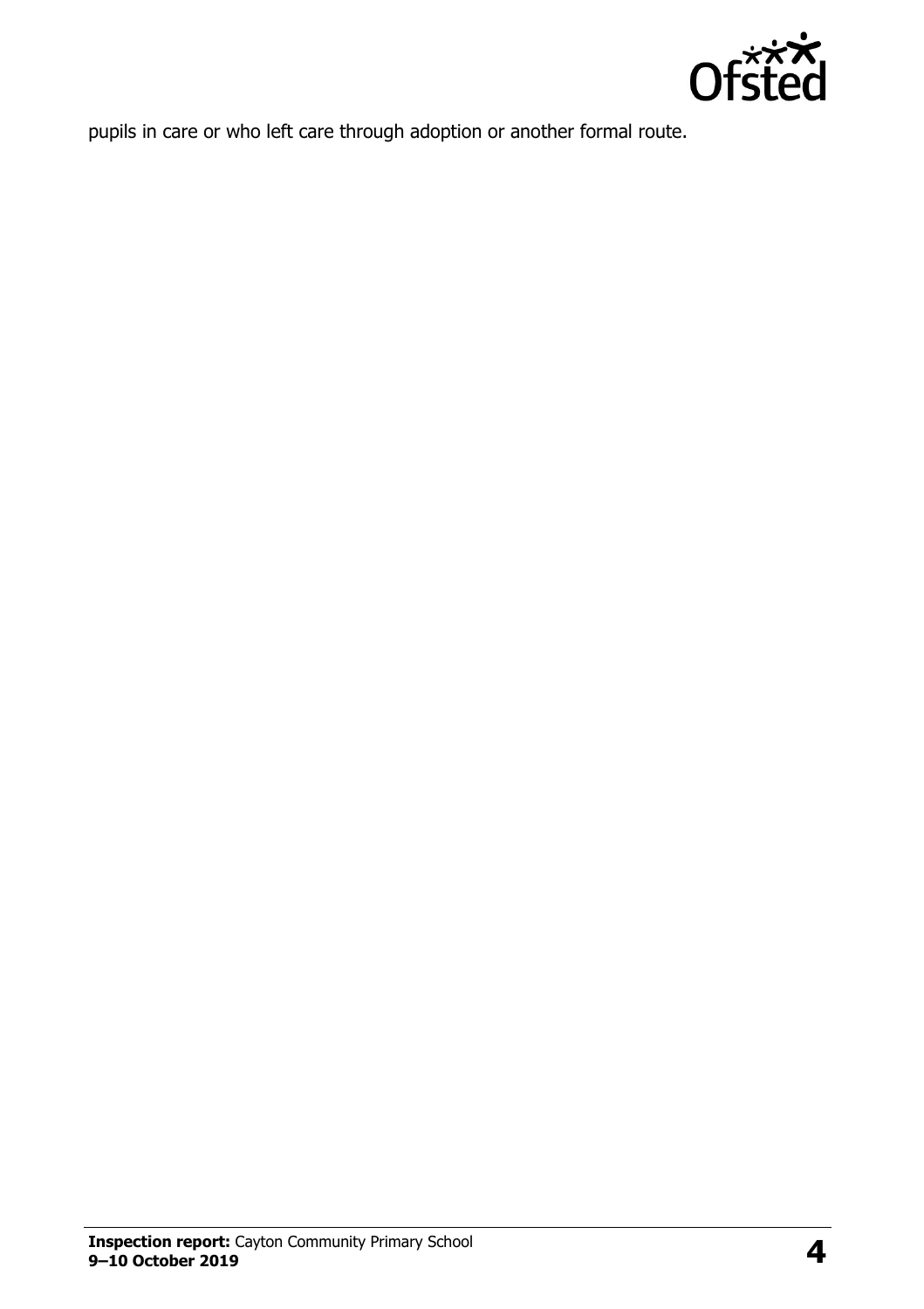

# **School details**

| Unique reference number             | 121358                    |
|-------------------------------------|---------------------------|
| <b>Local authority</b>              | North Yorkshire           |
| <b>Inspection number</b>            | 10088993                  |
| <b>Type of school</b>               | Primary                   |
| <b>School category</b>              | Community                 |
| Age range of pupils                 | 5 to 11                   |
| <b>Gender of pupils</b>             | Mixed                     |
| Number of pupils on the school roll | 198                       |
| <b>Appropriate authority</b>        | The governing body        |
| <b>Chair of governing body</b>      | <b>Carol Tindall</b>      |
| <b>Headteacher</b>                  | Stafford John             |
| Website                             | www.cayton.n-yorks.sch.uk |
| Date of previous inspection         | 22-23 September 2015      |

# **Information about this school**

- Cayton Primary is smaller than the average-sized primary school.
- The school is in a semi-rural location on the Yorkshire coast, close to Scarborough.
- The school was judged to be good at the previous inspection in September 2015.

## **Information about this inspection**

- On this inspection, I looked closely at reading, history and science. I worked alongside several members of staff, included the headteacher and the deputy headteacher, a group of three governors and the local authority school improvement officer.
- I also met two subject leaders, the special educational needs coordinator and leaders responsible for safeguarding.
- I visited lessons and looked at pupils' workbooks with school leaders, including the science and history subject leaders. I also spoke with pupils to gauge the depth of their knowledge in different subjects, and their understanding of safeguarding arrangements.
- I spoke with a range of staff, including lunchtime assistants, office staff and teaching assistants.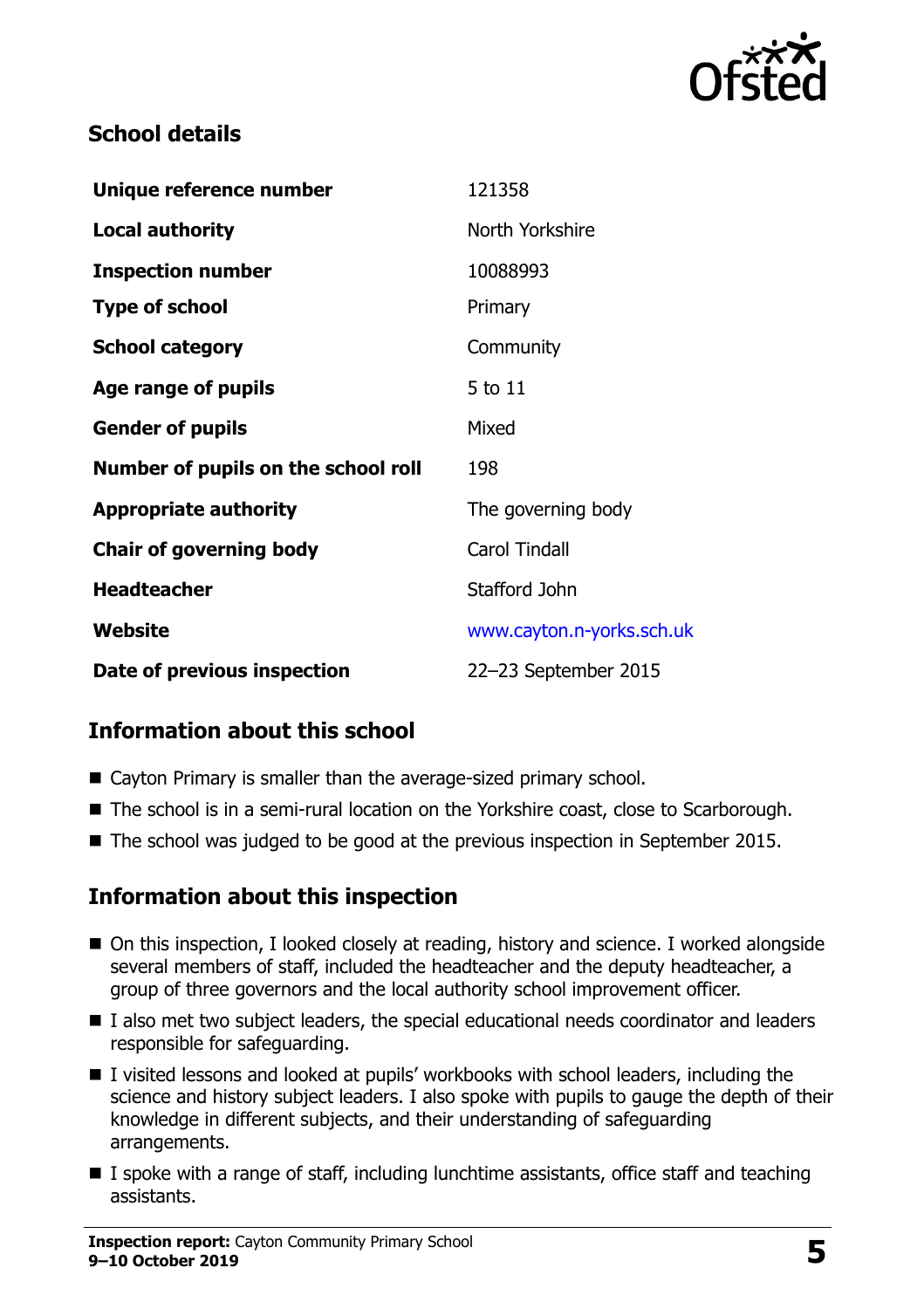

I met with parents at the start and end of the day. I had a telephone conversation with one parent and took full account of the 33 responses to Parent View.

#### **Inspection team**

Amraz Ali, lead inspector **Calcular Contract Amraz Ali, lead inspector**